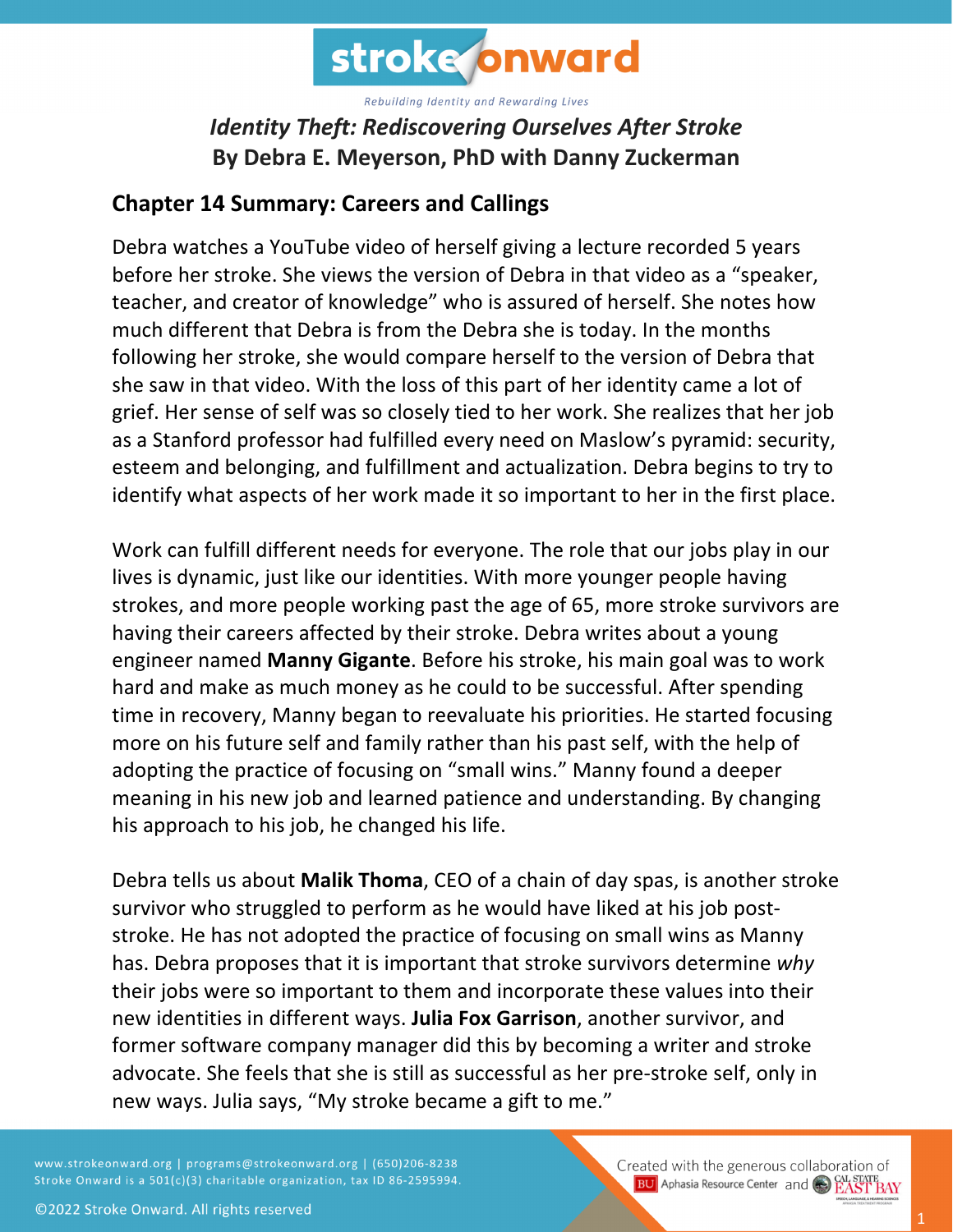

Soon after Debra's stroke, she thought, "My world continues on, but without me in it!" After accepting that she had to give up her tenured position at Stanford, she could then focus on determining what about that job helped her to fulfill her core values in life. Post stroke, she fulfilled these parts of her identity by continuing to advise college students, reaching out to colleagues, and writing this book.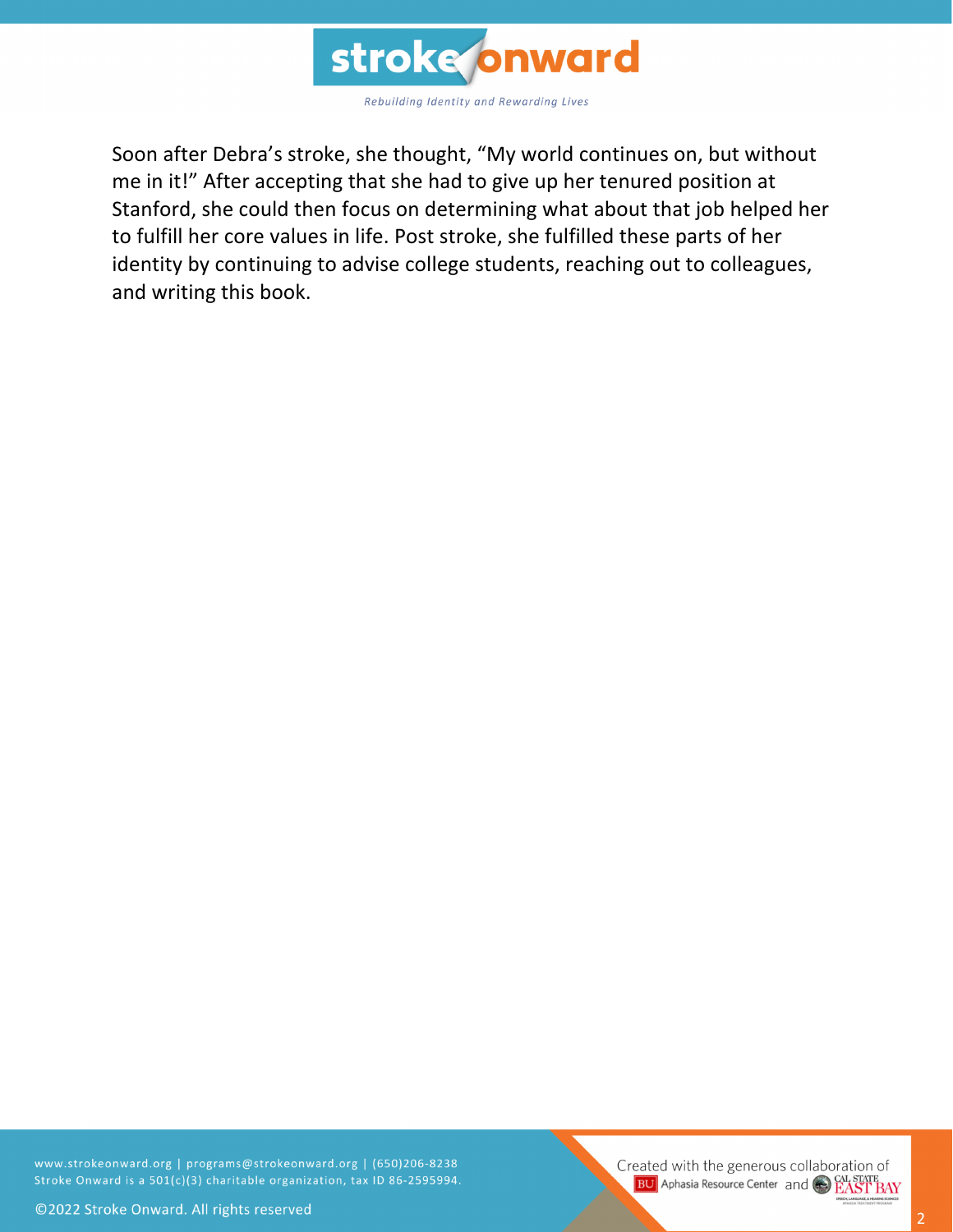

## **Chapter 14 Highlights: Careers and Callings**

- **1.** Debra sees a YouTube video of herself giving a lecture from 5-years before her stroke. She compares her current self to the version of herself in that video: a woman speaking with a clear, assured voice, full of authority. She saw a "speaker, teacher, and creator of knowledge."
- **2.** Debra discusses the grief that came along with losing this part of her identity after her stroke. Her work as a professor and her sense of self were so interconnected. Now, she is challenged with determining *why* her work at Stanford was so valuable to her.
- **3.** She begins to understand what it was about her job that was important to her about three years after her stroke. She realized that for her, being a professor had satisfied every need on Maslow's pyramid: security, esteem and belonging, and fulfillment and actualization.
- **4.** Like identity, someone's relationship with work is a dynamic one, and unique for every person. Work can be a source of income, while also being "a critical source of esteem, accomplishment, and meaning."
- **5.** With more younger people having strokes, and more people working past the age of 65, more stroke survivors are having their careers affected by their stroke. Many people associate their jobs with a large part of their identity.
- **6.** Debra tells the story of **Manny Gigante**, a stroke survivor who was a young engineer when his stroke occurred. Before his stroke, he felt that the best way to be successful was to work hard and to make as much money as possible. Now, his definition of success has changed after he was forced to reevaluate his goals post-stroke.

www.strokeonward.org | programs@strokeonward.org | (650)206-8238 Stroke Onward is a 501(c)(3) charitable organization, tax ID 86-2595994. Created with the generous collaboration of **BU** Aphasia Resource Center and **CAL STATE BAY**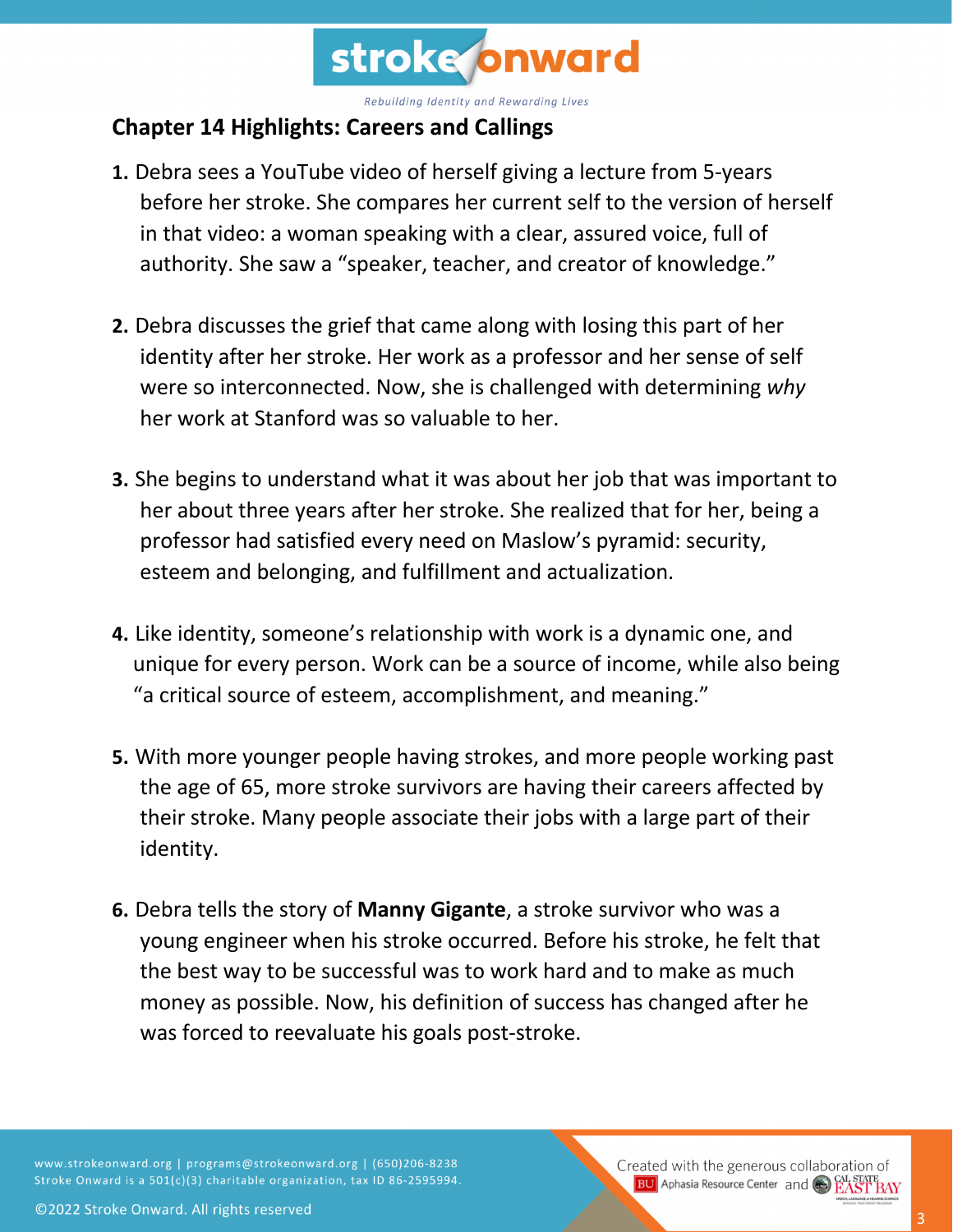

- **7.** Manny's new job as a loan officer allows him to help families in need, which he finds great value in. His new life allows him to better live out his true values. His stroke recovery journey has even inspired his oldest daughter to become an occupational therapist, and he is happy he can positively shape her life in this way.
- **8. Malik Thoma**, another stroke survivor, and CEO of a chain of day spas, has not yet been as successful in finding ways to incorporate his core values into his new identity. Unlike Manny, he has not taken the approach of focusing on the "small wins" in his recovery process.
- **9.** Debra talks about the research of Sally Maitlis, who studied professional musicians who had strokes. Although they were all musicians before their strokes, Sally noticed that they all took very different paths post-stroke. Their individual and unique "core values" led them to pursue things that would help them to fulfill the part of their identity that playing music used to fill.
- **10.** Another stroke survivor, **Julia Fox Garrison**, was a manager at a software company. Her work was a very large part of her identity. She planned on returning to work as soon as possible.
- **11.** Julia acknowledged that before her stroke, her motivation was success and fame. In contrast, her motivation to write her book post-stroke came from a desire to help others. She says, "My stroke became a gift to me. It allowed me to do things I never would have been able to do pre-stroke."
- **12. Kathy Howard** became an advocate for stroke survivors after her stroke. She started a café for people with aphasia to help others change their attitudes toward their stroke.

www.strokeonward.org | programs@strokeonward.org | (650)206-8238 Stroke Onward is a 501(c)(3) charitable organization, tax ID 86-2595994. Created with the generous collaboration of **BU** Aphasia Resource Center and **CAL STATE BAY**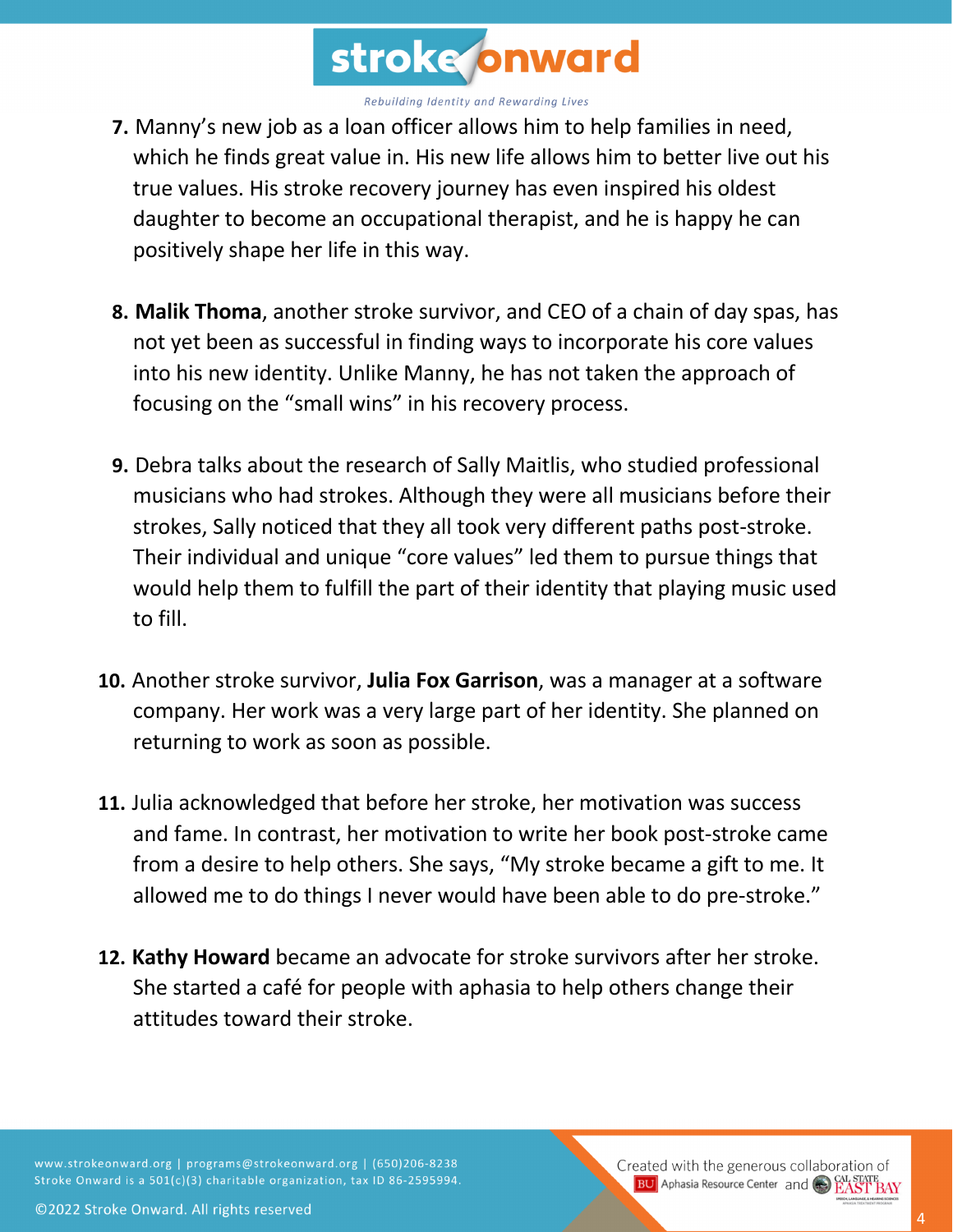

- **13.** A few months after Debra's stroke, the Dean at Stanford reached out to her about an event she was invited to attend. Debra was still at the beginning of her recovery, and wrote that it felt like, "My world continues on, but without me in it!"
- **14.** After her stroke, and after giving up her position at Stanford, Debra was forced to determine what really mattered to her in life. Now that the stress of work was not in her life, she could focus on what was important to her.
- **15.** Upon reflecting on *why* being a professor was so important to her, she found new ways to incorporate these core values and meaning into her post-stroke identity. One thing she valued, creating and sharing knowledge, was her motivation to write this book.

www.strokeonward.org | programs@strokeonward.org | (650)206-8238 Stroke Onward is a 501(c)(3) charitable organization, tax ID 86-2595994.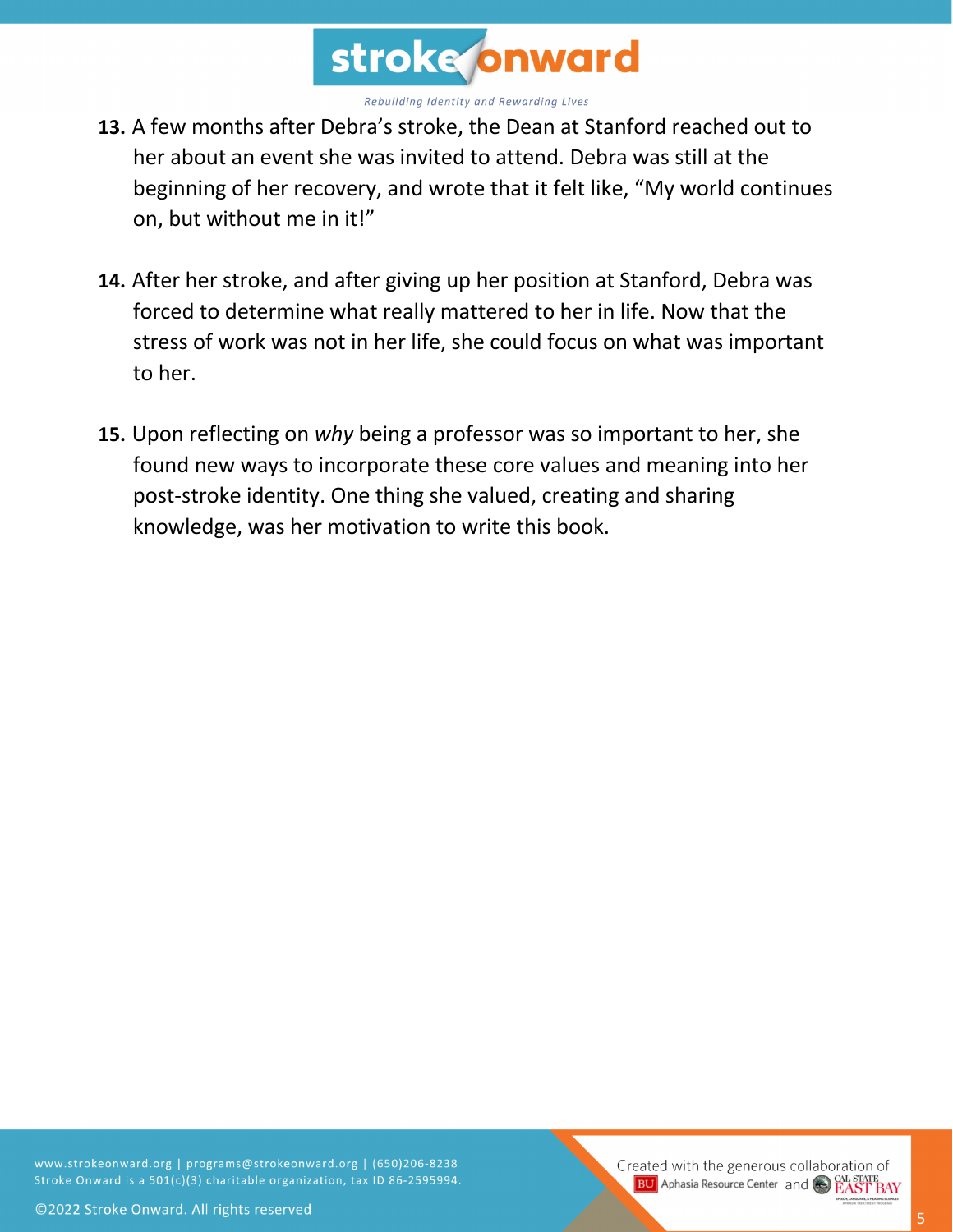

## **Chapter 14 Points for Reflection: Careers and Callings**

**1.** Debra opens the chapter by talking about how she used to **compare** her post-stroke identity to her pre-stroke self. How often do you find yourself **comparing** who you are now **to your pre-stroke identity?**



www.strokeonward.org | programs@strokeonward.org | (650)206-8238 Stroke Onward is a 501(c)(3) charitable organization, tax ID 86-2595994.